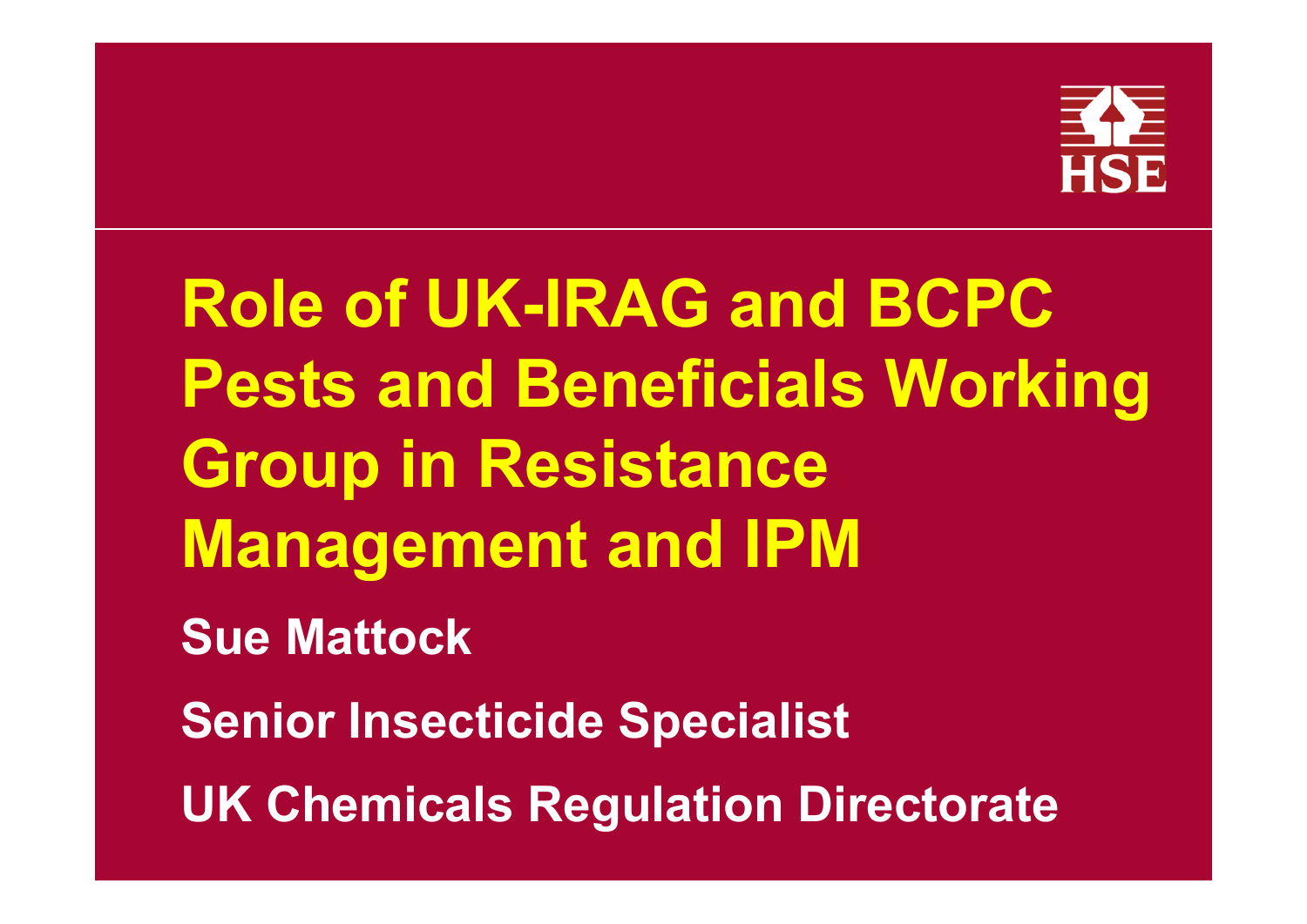# **Industry Resistance Action Committees (RACs)**









Active/ProductsMOA Classification**Methods** Working Groups **Guidance Education**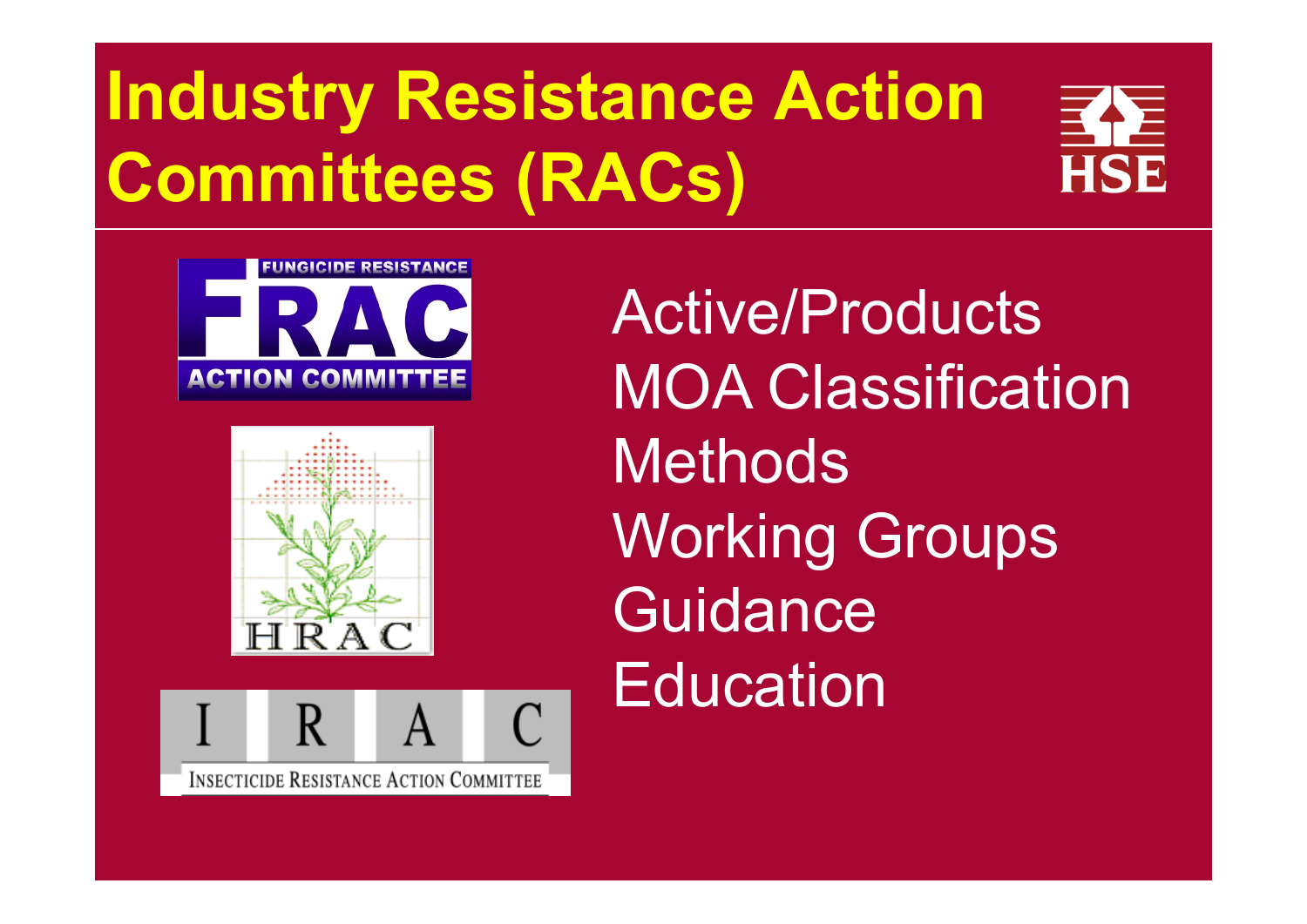# **UK Resistance Action Groups (RAGs)**







1989 1995 1997



- •Wider membership
- $\bullet$ National considerations of specific targets
- •Produce guidance and assist in regulation
- •Establish links with other RAG's and RAC
- •National RAGs formed in some other MS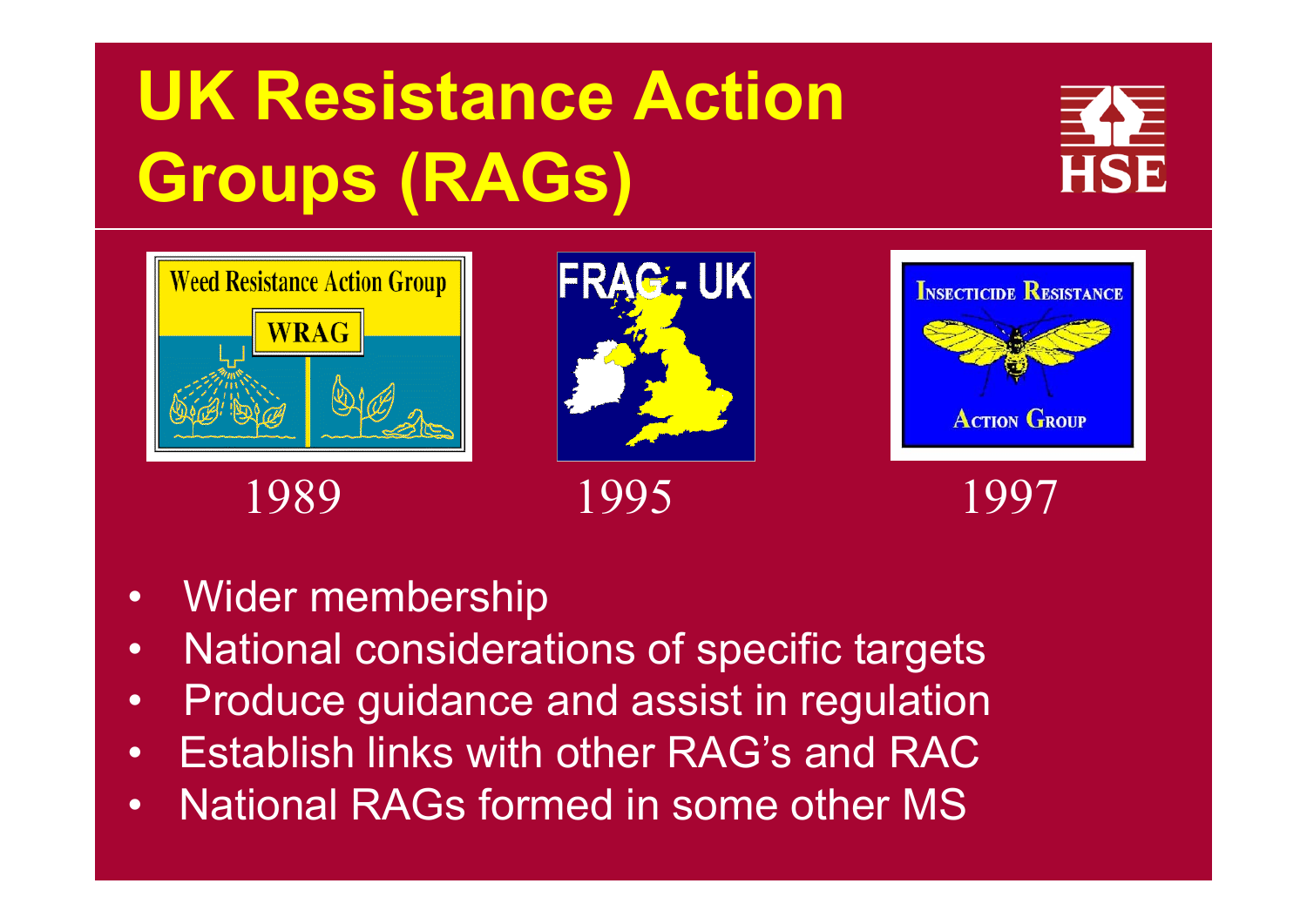## **UK-RAG Resistance Management Guidance**

•Historical site:

http://webarchive.nationalarchives.gov.uk/201 51023165207/http://www.pesticides.gov.uk/g uidance/industries/pesticides/advisorygroups/Resistance-Action-Groups

•Current site:

https://cereals.ahdb.org.uk/cropmanagement/stewardship/resistance-actiongroups.aspx



HSE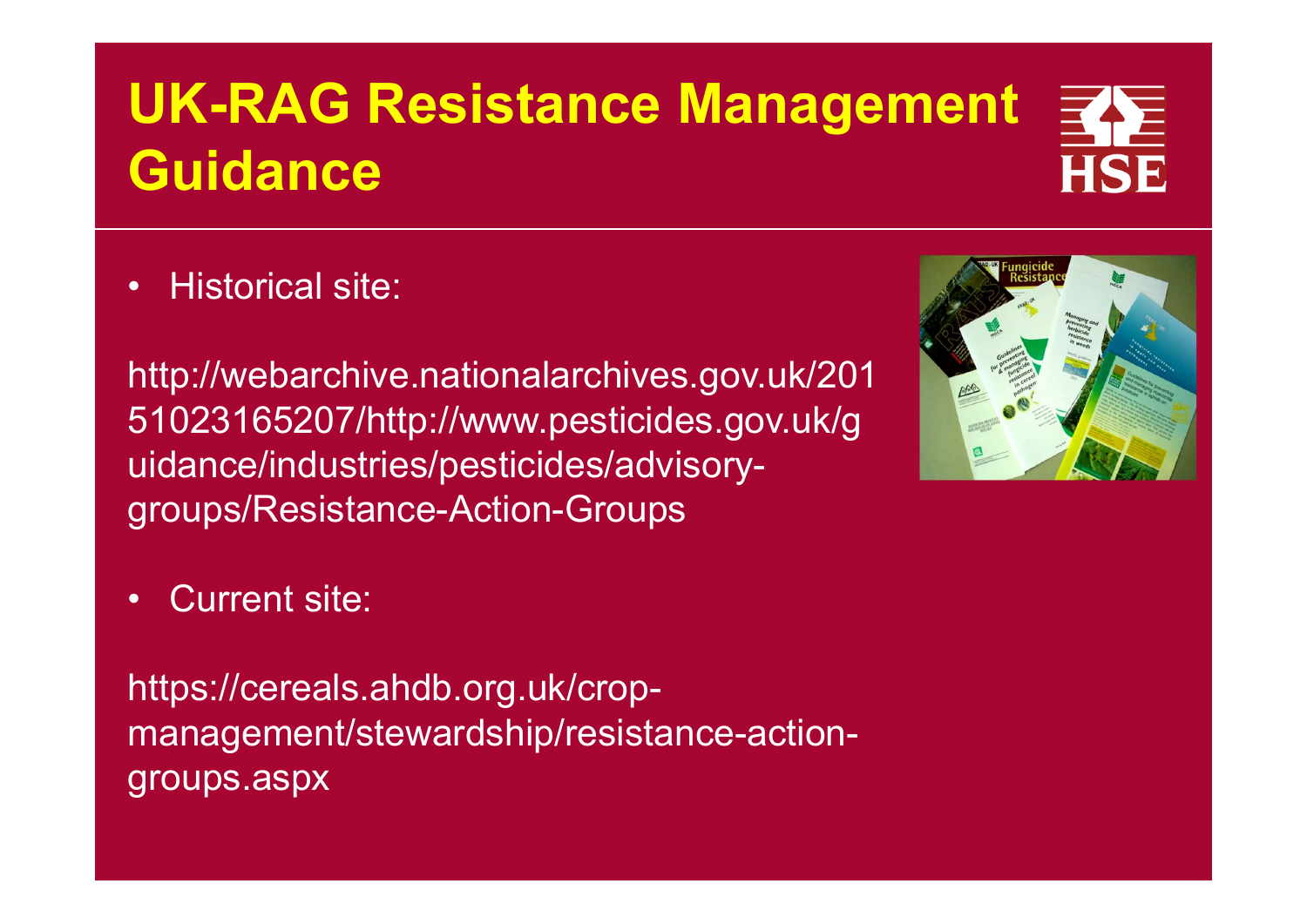### **UK-IRAG MEMBERSHIP**



- Agrochemical Companies
- IRAC
- Grower Commodity Boards
- Independent Research Organisations
- Agronomists/Consultants
- Regulator (CRD)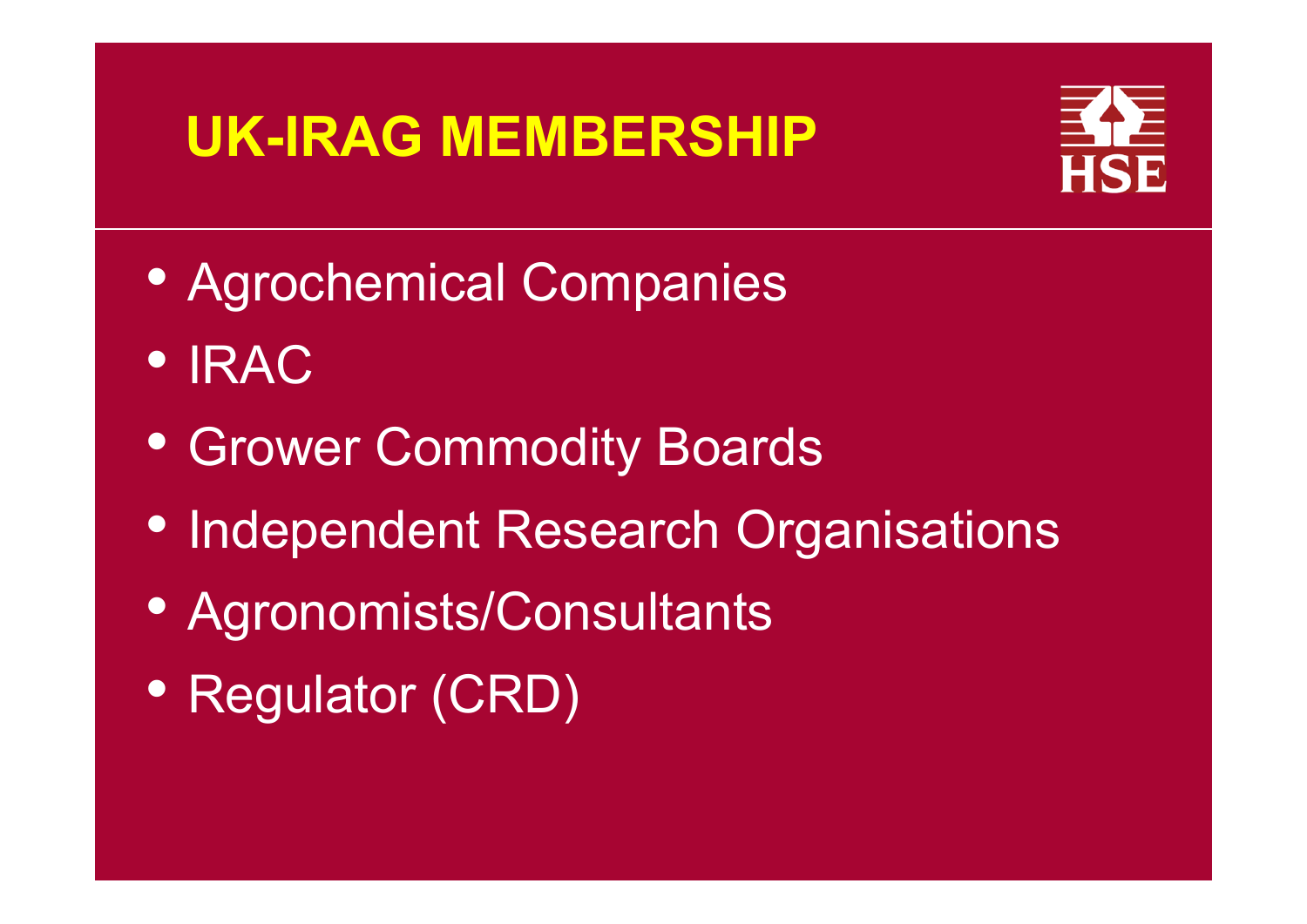### **UK-IRAG AIMS**



- To provide information on resistance avoidance and management strategies for use by UK farmers and growers, advisers and CRD
- Establish forum for exchange and interpretation of information on insecticide resistance
- Produce guidance and agreed media statements
- $\bullet$ Identify knowledge gaps, research needs
- Establish links for information exchange with other MS RAG and IRAC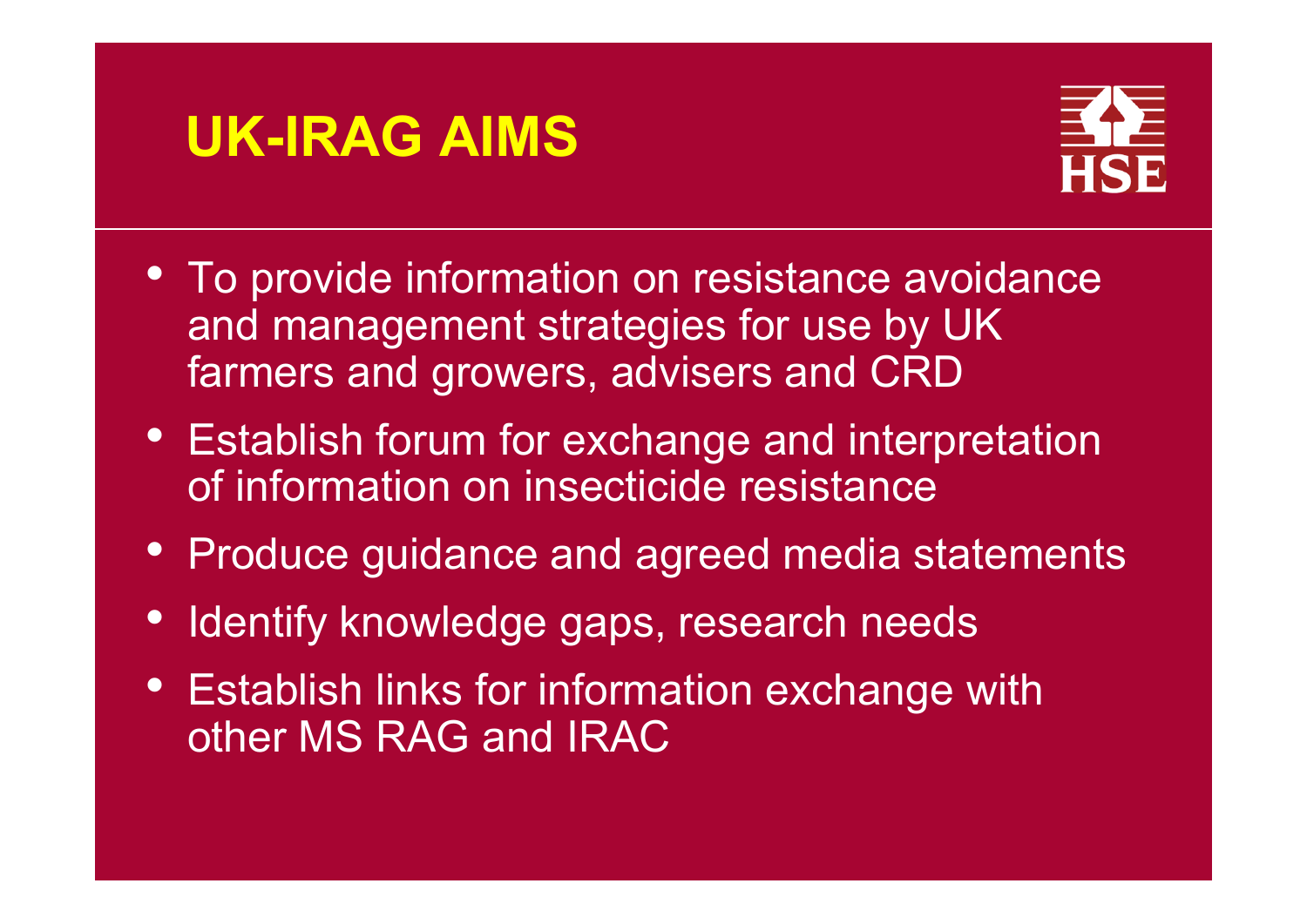### **UK-IRAG NEWS ALERTS**



- $\bullet$ MACE resistance to pirimicarb by peach potato aphid (*Myzus persicae*) (MYZUPE)
- Pyrethroid Resistance:
	- –grain aphid (*Sitobion avenae*) (MACSAV)
	- Pea and Bean Weevil (*Sitona lineatus*) (SITNLI)
	- Onion thrips (*Thrips tabaci*) (THRITB)
- $\bullet$  Imidacloprid in Glasshouse whitefly (*Trialeurodes vaporariorum*) (TRIAVA)
- • Neonicotinoid resistance in *Myzus persicae* (Peach potato aphid) first reported in S. Europe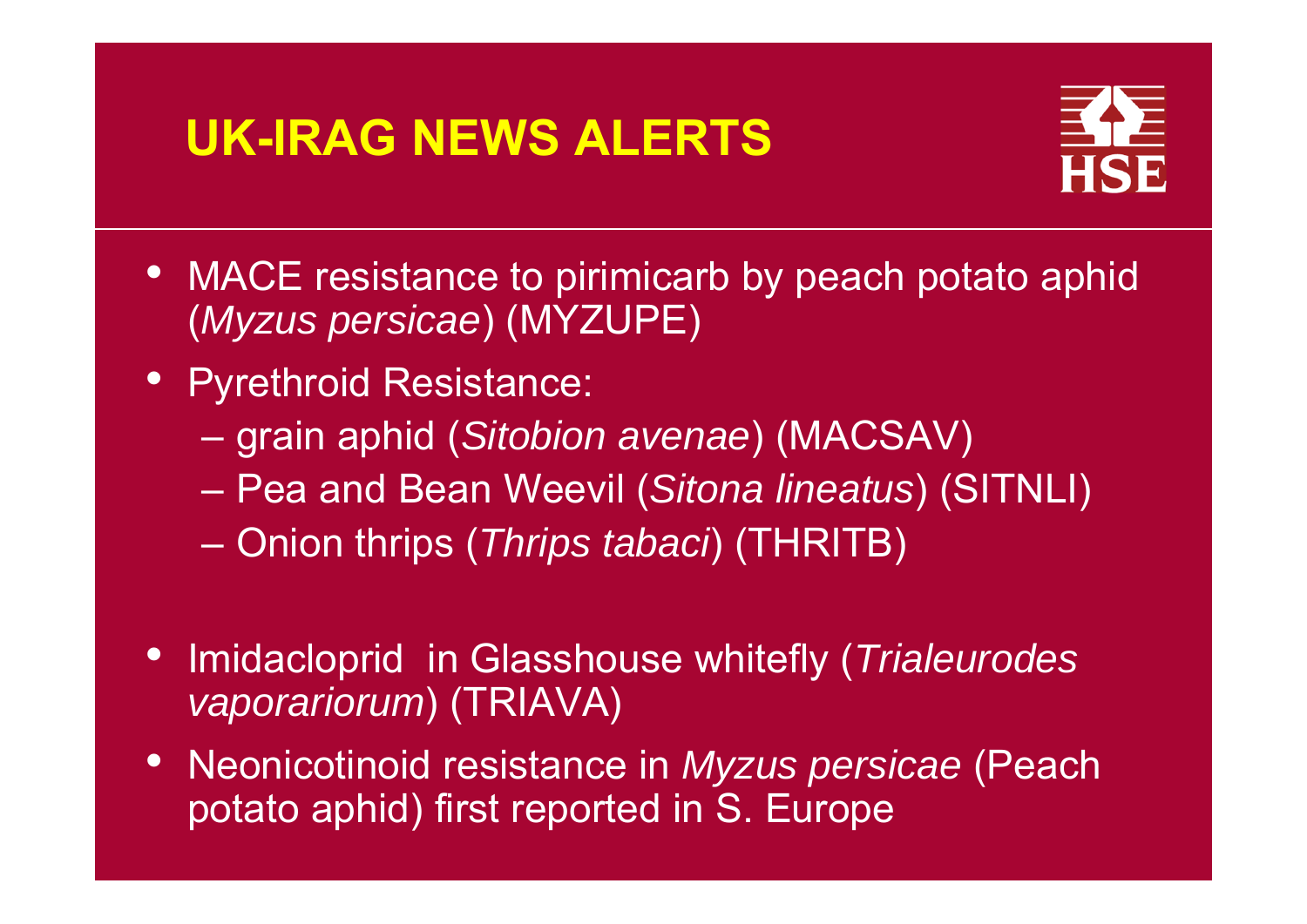### **UK-IRAG GUIDANCE**



- 'Controlling aphids in brassica crops and managing insecticide resistance in the peach potato aphid, *Myzus persicae*'
- Guidelines for preventing and managing insecticide resistance in aphids on potatoes
- Pollen beetle pyrethroid resistance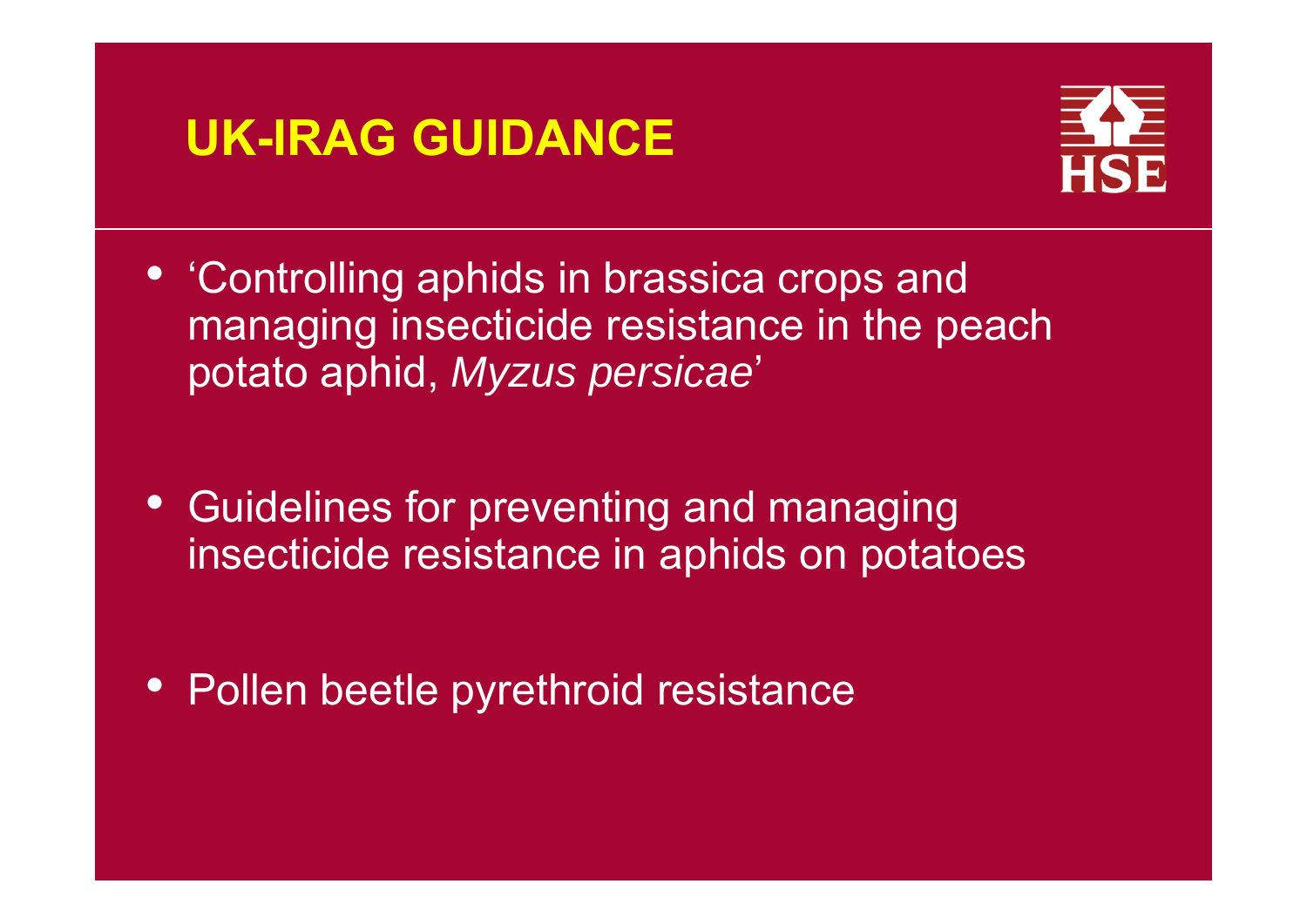### **Pollen Beetle Pyrethroid Resistance**

### $\bullet$ **IRAC Monitoring**





**HSE** 

### **2007-2011 2016**

2016

• **IRAG-UK: Co-ordination, communication, guidance** 

 $3A$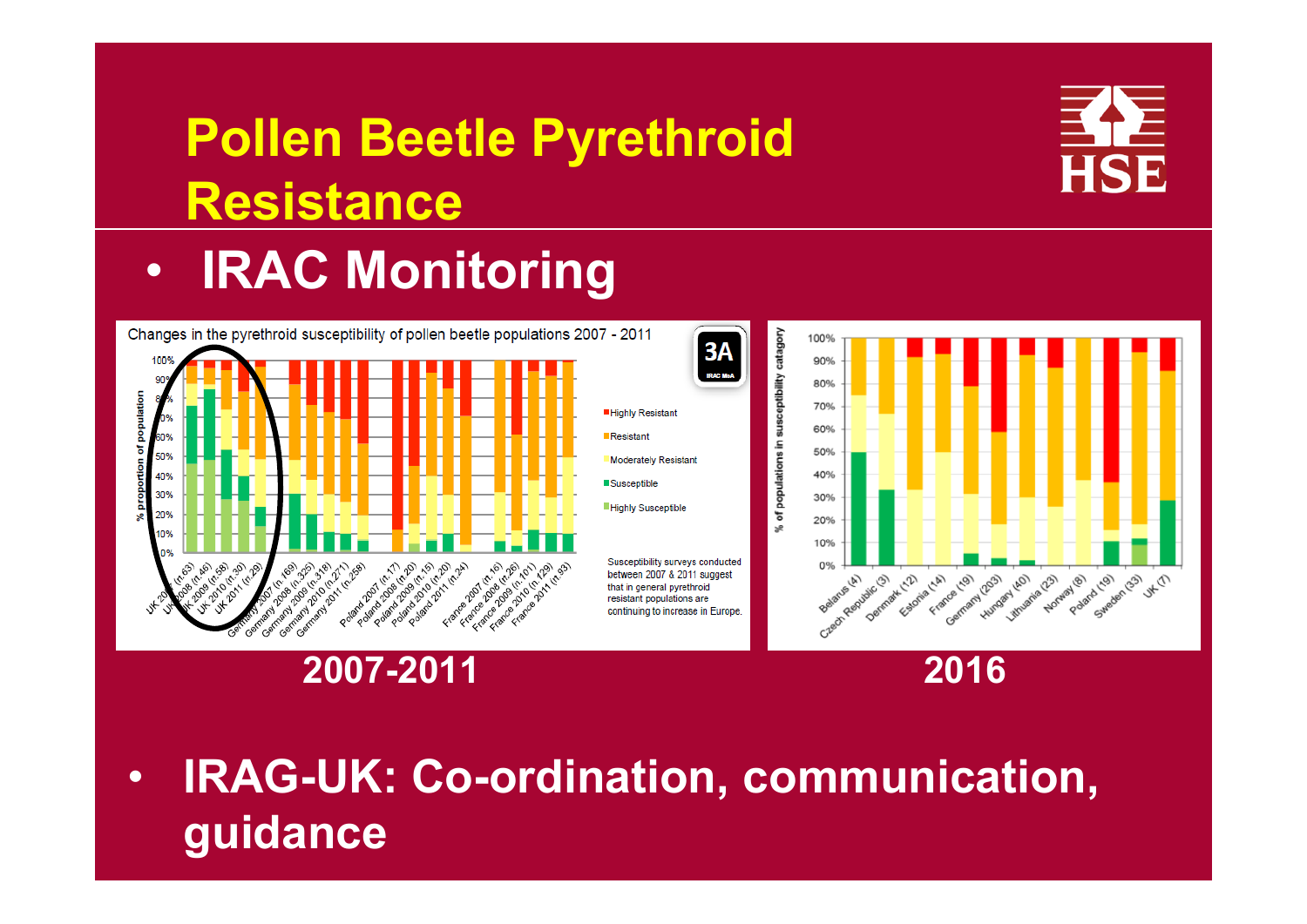### **Information Sheet 18/Spring 2013**

### **Monitoring and control of** pollen beetle in oilseed rape

### **Biology**

In recent years, pollen beetles have rarely been abundant enough to warrant treatment: careful monitoring can prevent unnecessary 'insurance' sprays and preserve the efficacy of pyrethroid products.

Pollen beetles migrate to winter oilseed rape grops from mid-March and throughout April. If flowers are not open. beetles bite into and kill buds. Damage to buds declines as the flowers begin to open and pollen becomes more easily obtainable.

Beetles lay their eggs in closed buds. On hatching, larvae feed within the buds and in flowers throughout May before dropping to the soil to pupate. A new generation of adults emerges in June-July and feed on pollen from a wide range of flowers, including spring oilseed rape. Adults then hibernate over winter in leaf litter, mainly in dazidi va in succedbook

### **Risk assessment**

The damage-susceptible stage of the grop is green-vellow bud. Once the grop starts flowering, the beetles move to the open flowers, becoming pollinators rather than pests.

Crops are usually most at risk when the weather is dry and warm (above 15°C). Using baited monitoring traps (Oecos), as well as online pollen beetle migration forecasts, to detect local movement can allow efforts to be focused to when and where they are most needed. A pollen beetle migration forecast based on local weather data is freely available online (www.hgca.com/pests). This prediction tool provides a series of three maps, informing on a local scale: (1) whether or not migration is likely to have started. (2) the risk of migration in the next three days and (3) the predicted completion of migration. Use of maps 2 and 3 in particular can help to reduce unnecessary 'insurance' sprays.

### **Control thresholds**

The revised threshold for winter and spring oilseed rape is based on the maximum number of buds each beetle can destroy and the number of excess flowers produced by different crops. The plant population makes a large difference to the pollen beetle threshold, as plants in low plant population crops produce more branches and,

therefore, more flowers.

### stand another thresholds for crimins and contain allocad cases



ider your local conditions and<br>fessional apronomist if necessary.

| ievised control direstionas for winter and spring onseed rapi |                                                  |
|---------------------------------------------------------------|--------------------------------------------------|
| If there are less than 30 plants/m <sup>2</sup>               | the threshold is 25 pollen<br>beetles per plant  |
| If there are 30-50 plants/m <sup>2</sup>                      | the threshold is 18 pollen<br>beetles per plant  |
| If there are 50-70 plants/m <sup>2</sup>                      | the threshold is 11 pollen.<br>beetles per plant |
|                                                               | that throughout in 7 mollant                     |

If there are more than 70 plants/m<sup>2</sup> beetles per plant

### Estimating plants/m<sup>2</sup>

Plants/m<sup>2</sup> can be estimated by counting the number of plants within a square foot and multiplying by 11. Ideally this should be done at several positions within a field. It is easiest to count plants at the 5 to 6 leaf stage after the risk of slugs reducing the population has passed. However, if there is winter plant kill, a spring plant count should be done at the same time as the pollen beetle assessment.

### Monitoring pollen beetle numbers

Monitor the number of pollen beetles per plant periodically throughout the damage-susceptible stage of the crop (green-yellow bud). Sample at least ten plants along a transect of a 30m minimum from the middle of the headland towards the centre of the crop and calculate the mean number of beetles per plant, spraying only when that number exceeds the control threshold. When counting the number of beetles per plant it is important to recognise that plants in higher population crops may only have one budding shoot, whereas plants in lower population crops are likely to have branched out and produced several more.

Information Sheet 10

Stoneleigh Park Warwickshire CV8 2TL www.hans.com

If treatment is nece

 $-$  Consider neoninglin

neonicotinoid spray

indoxacarb spray

numetrozine snow

rarely need treatment

an agronomist

indoxacarb or pymetro

alternatives to ovrethroid

- Do NOT use more than or

- Do NOT use more than one

### Insecticide resistance

Pollen beetle resistance to ovrethroid insecticides is now widespread throughout the UK. A strategy for contending with pyrethroid resistance needs to cover all spring and early summer insecticide applications. regardless of their intended ta

### Agronomic advise from IRAG

The UK Insectio Resistance **RAG-UKI has Action Group** wice based on developed se of pyrethroids and on reducing. other insecticide groups. explo sadvi should be used cautiously to rus thair affactivenage pres

nitor crops **NILY** spray if current thresholds are reached

D.

Do NOT apply insecticides purely for insurance purposes

Do NOT spray after flowering starts: the pollen beetles migrate to open flowers, away from the

buds, and become pollinators rather than pests

**Inspect crops** Inspect the midfield and headland

- In recent years, pollen beetles have rarely been abundant

enough to warrant treatment

| <b>Chemical</b><br>'OUD | <b>Active</b><br>substance | <b>Example</b><br>products                |
|-------------------------|----------------------------|-------------------------------------------|
| <i><b>urothroid</b></i> | Alpha-cypermethrin         | Alart, Contast                            |
|                         | Cypermethrin               | Permasect C, Sherpa 100EC, Toppel 100EC   |
|                         | Doltamothrin               | Docis, Dolta-M 2.5EC, Ladgold Doltaland   |
|                         | Lambda-cyhalothrin         | Hallmark with Zeon Technology, Clayton Sp |
|                         | Tau-fluvalinato            | Klartan, Mavrik                           |
|                         | Zota-cypermethrin          | Fury 10EW, Angri, Symphony                |
| Indoxacarb              | Indoxacarb                 | Rumo                                      |
| Pymetrozina             | Pymetrozine                | Plenum                                    |
| Noonicotinoid           | scloprid                   | Biscaya, Standon Zero Toleranco           |
|                         | Aco <sub>b</sub><br>dond   | InSyst                                    |
|                         |                            |                                           |

write top agriculture and reaficulture coveragement again, operating topage its reacal division, seem to ensure that the<br>Insurantian contained within this cocurrent is accurate at the time or printing, no warranty is given too maximum extent permitted by the Line Agriculture and worldculpes consequenced exam.)<br>cannage or rejury nowhorest caused incounting tract caused by registration or stareme crecity<br>incomplian and opinions contained in ar members namin to trace comes and proprietory products without stating that they are protected open not impre teat they<br>may be regarded as unprotected and trust ene our general use, we encomment or handid products is intere criticism impaire or other adematik<br>Hofficulture coverationed accre

### Monitoring and control of pollen beetle in oilseed rape

Information Sheets are free to levy payers. To join the mailing list contact subscriptions@hgca.ahdb.org.uk

**LICCA Dublications** T09452450009 E haca@cambertown.com

### **Natural predators**

Pollen beetle larvae are attacked by parasitic wasns, 25-50% of larvae are killed by these on uncreased crops. Where insecticides are used extensively, levels of parasitism can be considerably lower.

The parasitic wasps may not be affected by insecticides applied against pollen beetle at green bud, as they arrive in crops during flowering.

Trap cropping with turnip rape can attract more parasitoids into the crop and can often reduce populations of pollen beetles to elow spray threshold levels.



### **Further information**

Sam Cook, Rothamsted Research sam.cook@rothamsted.ac.uk Steve Elis, ADAS steve ellis@adas.co.uk Caroline Nicholls, HGCA

caroline.nicholls@hgca.ahdb.org.uk IRAC website www.IRAC-online.

org/teams/crop-protection/coleoptera PR495 - Re-evaluating thresholds for pollen beetle in oilseed rape PR504 - Development of an integrated pest management

strategy for control of pollen beetles in winter oilseed rape www.hopa.com/publications

> *CAgriculture and Horticulture* Development Board 2013. All rights reserved





**HCCA** 

### **Spring 2013**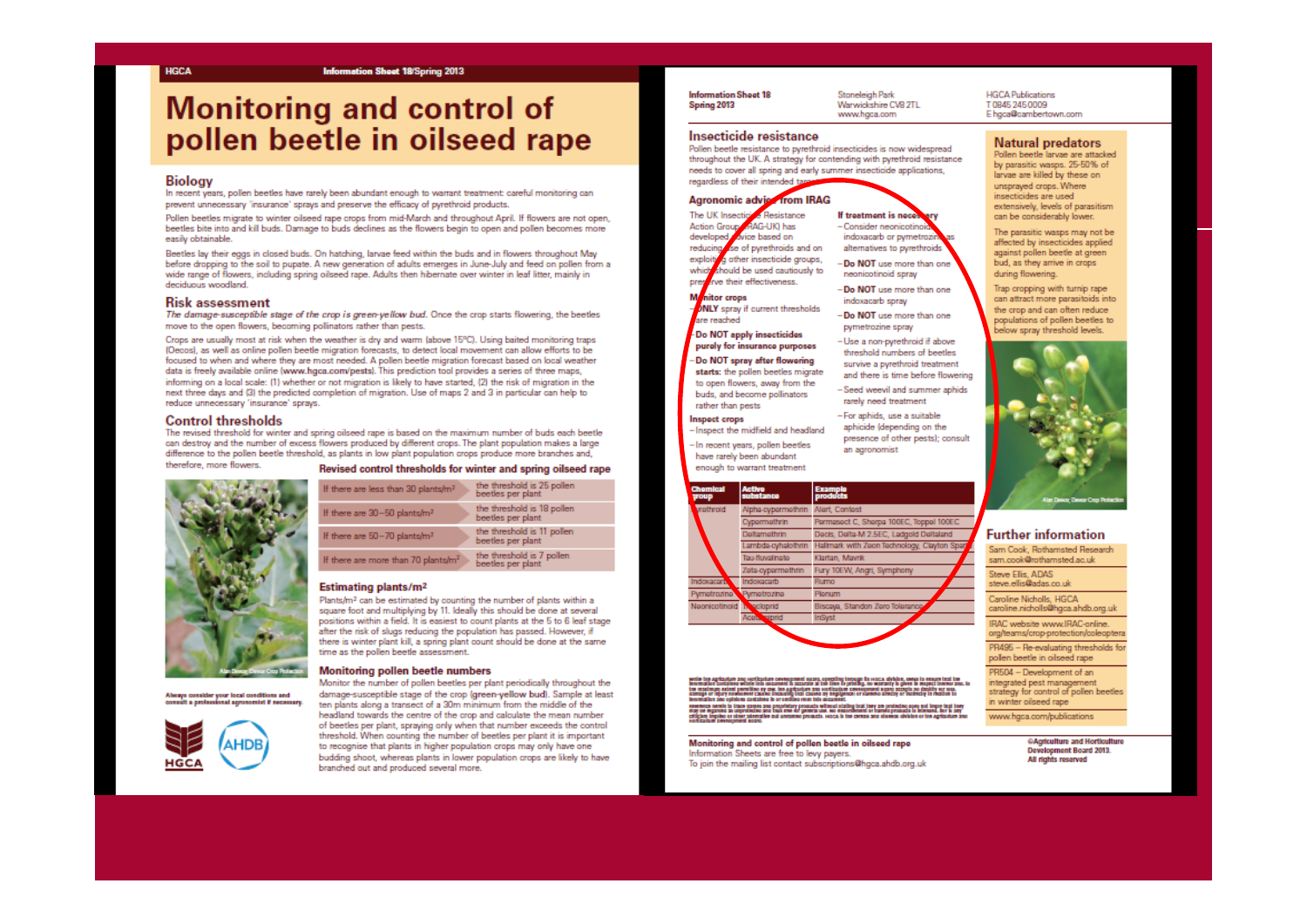## **UK Insecticide Resistance: Green peach potato aphid (***Myzus persicae***)**

- Wide host range in arable/horticultural crops: e.g. potato, sugar beet, OSR, Brassicas
- $\bullet$  Developed resistance to most insecticide groups with both metabolic and target site mechanisms



 $\bullet$ Approach was via label warnings (reactive)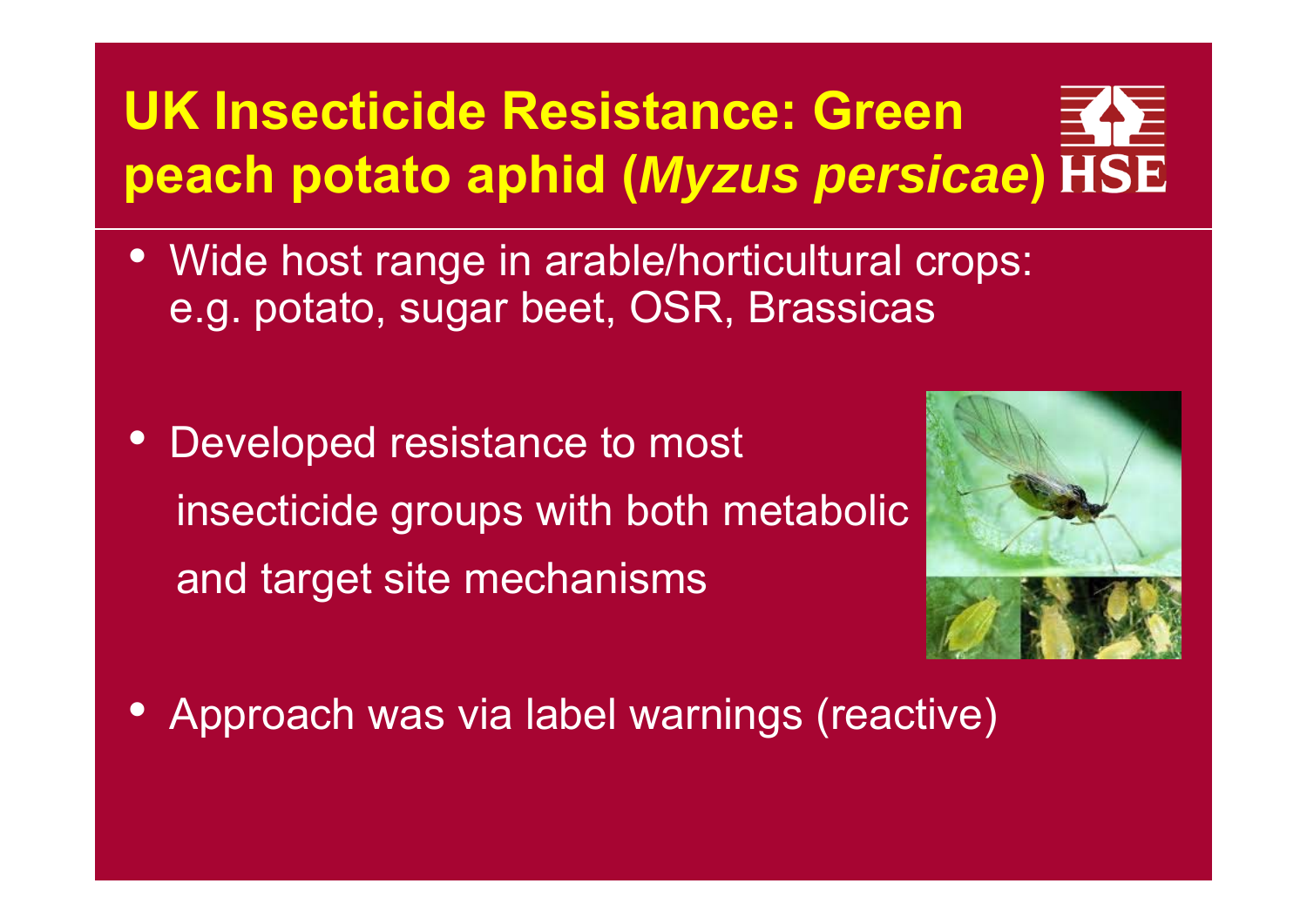## **UK Insecticide Resistance: Green peach potato aphid (***Myzus persicae***)**

- UK neonicotinoid proposed uses
	- Replacing OP and other older chemistry
	- Lack/limited alternative MOA
	- –Existing resistance
- Seed treatments were approved first
- Commercial interest to expand crop range (and other pests) with foliar products
- Any developed resistance to neonicotinoids would have significant impact cross-sector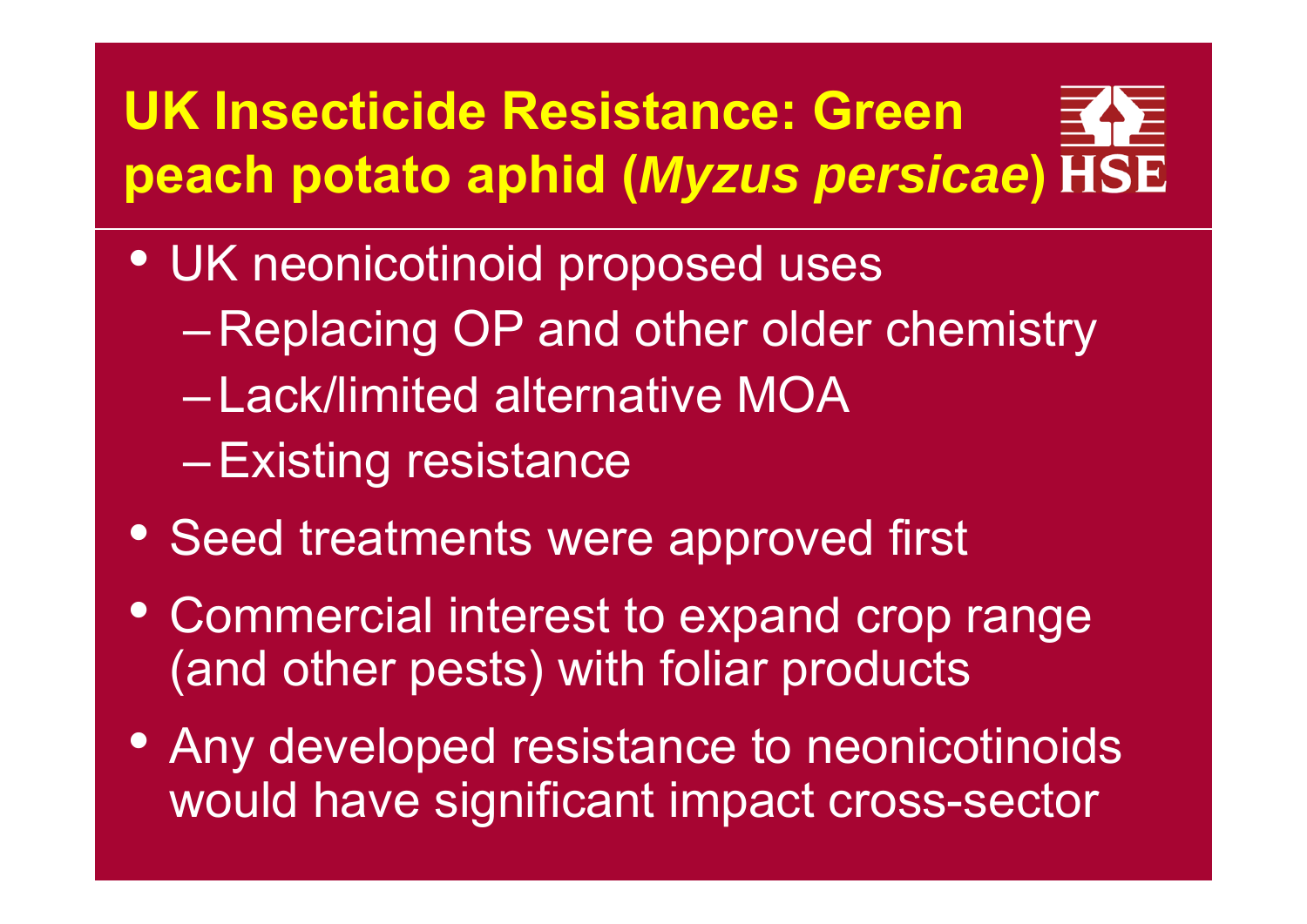### **UK Neonicotinoid Statutory Restrictions on** *Myzus persicae*



- PROACTIVE resistance management underpinned by research, discussed and agreed by UK-IRAG
- Limit on number of applications of any neonicotinoid containing product on a crop, accounting length of growing season and overall treatment regime
- $\bullet$ Most crops: 2 foliar applications or 1 soil/seed treatment + 1 foliar. (Short or long season crops differ).
- $\bullet$ Potatoes: 1 application on ware, 2 on seed potatoes
- OSR: 1 autumn application (seed or foliar) for aphid control + 1 spring application (pollen beetle)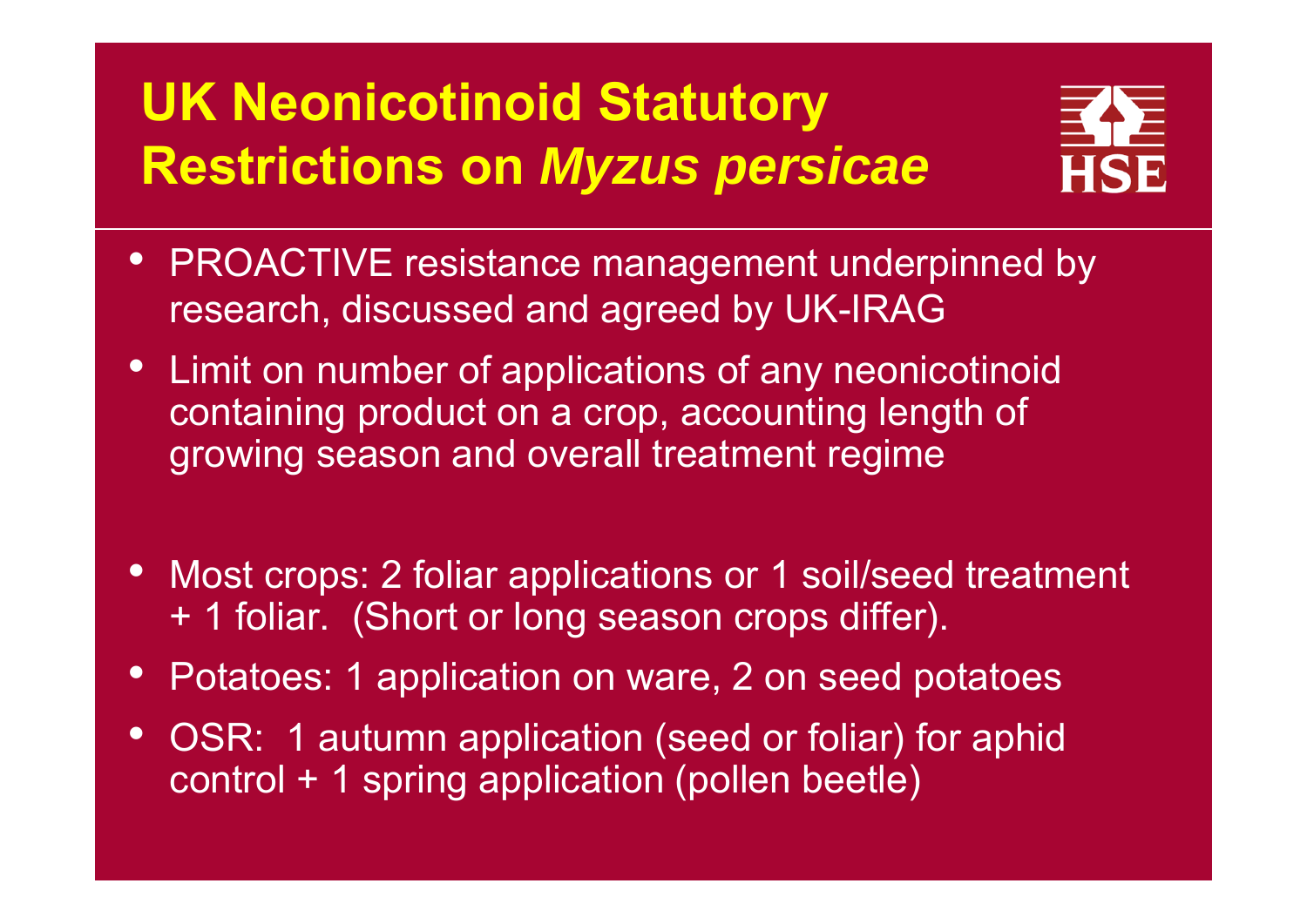### **British Crop Production Council (BCPC) Pests and Beneficials Working Group (2015)**



• Forum to discuss relevant research, new legislation and impact on IPM

• Annual reviews to researchers, growers and industry

• Further details of annual reviews: https://www.bcpc.org/expert-groups/pestsbeneficials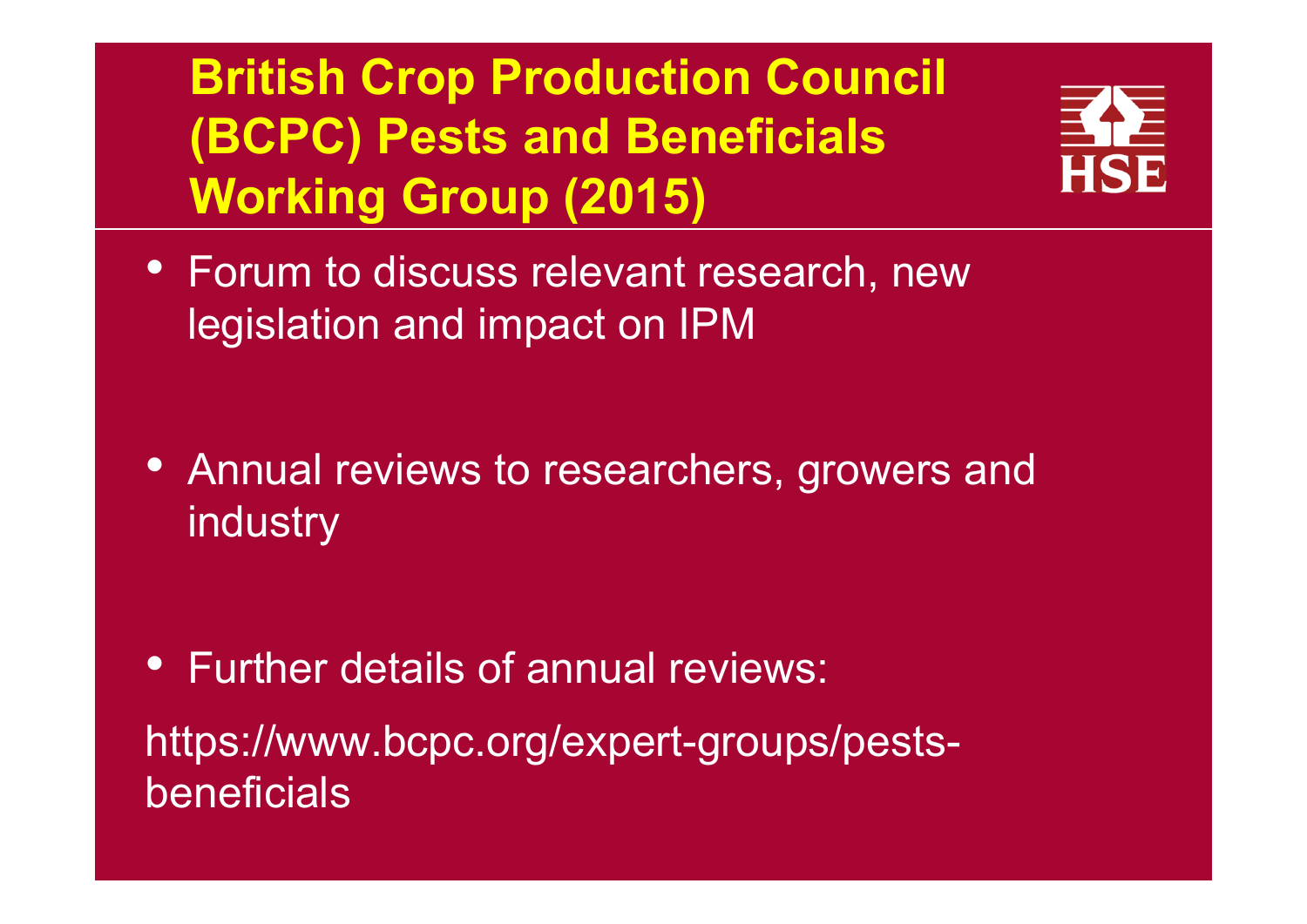**BCPC Pests and Beneficials***Can we continue to grow oilseed rape in the UK? (I)*



- $\bullet$ OSR most important and widely grown break crop
- $\bullet$  Area grown decreased (market prices) and in cabbage stem flea beetle high risk areas
- $\bullet$  Oats, beans, spring cereals, linseed, peas and maize alternatives. But smaller markets and would be overwhelmed by even small OSR changes
- Knowledge gaps in natural pollinator diversity and lack of monitoring scheme/establishing baselines.
- Farmers implemented measures to promote pollinator populations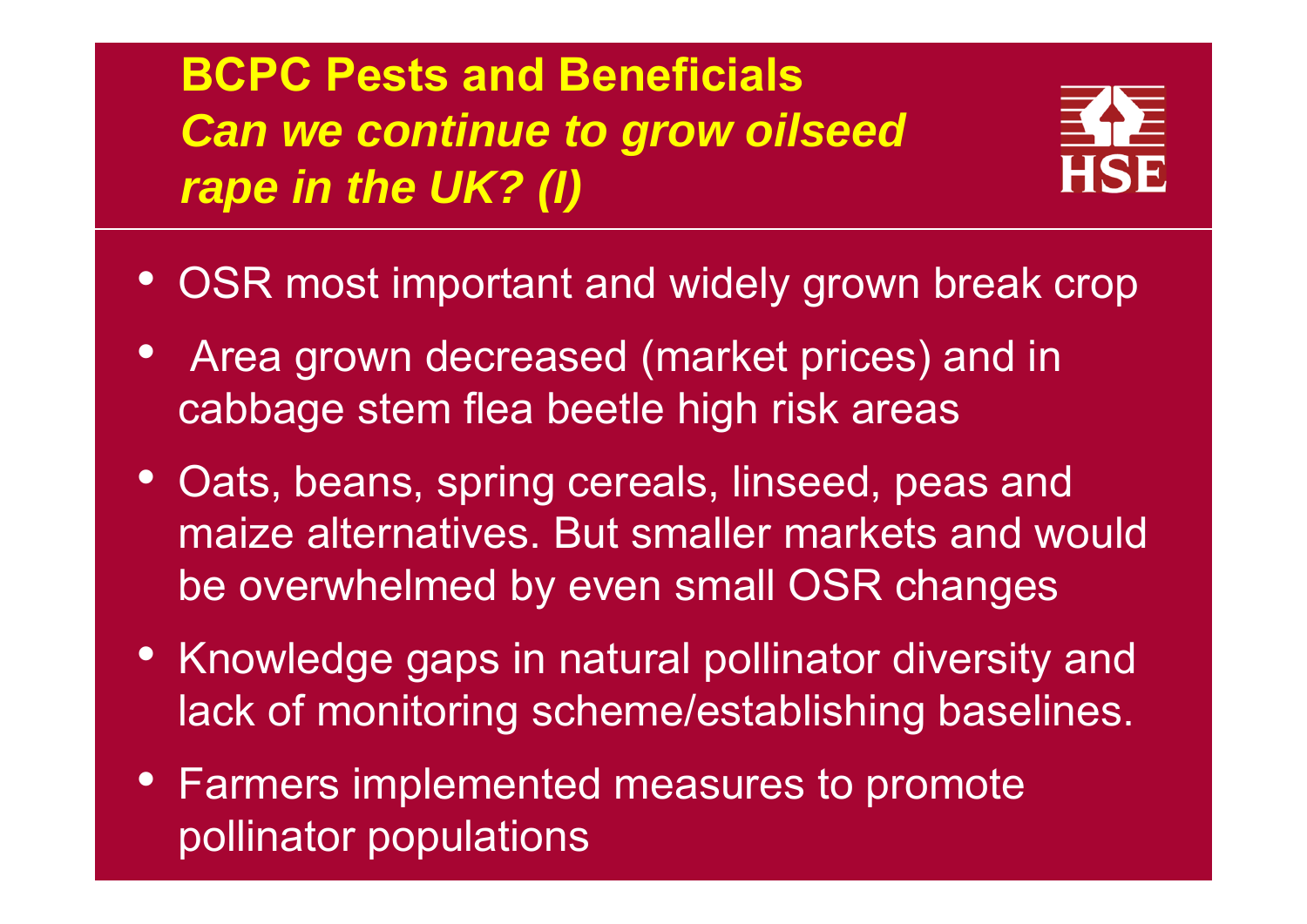**BCPC Pests and Beneficials***Can we continue to grow oilseed rape in the UK? (II)*



- CSFB damage both direct losses, but patchy establishment causing weed control problems
- Early drilling to avoid adult activity (weather dependent. If before clean up of previous crop then create 'green bridges' for pest/disease
- No seed treatment and lack of foliar insecticide options increasing problem
- IPM solutions developing but need for further research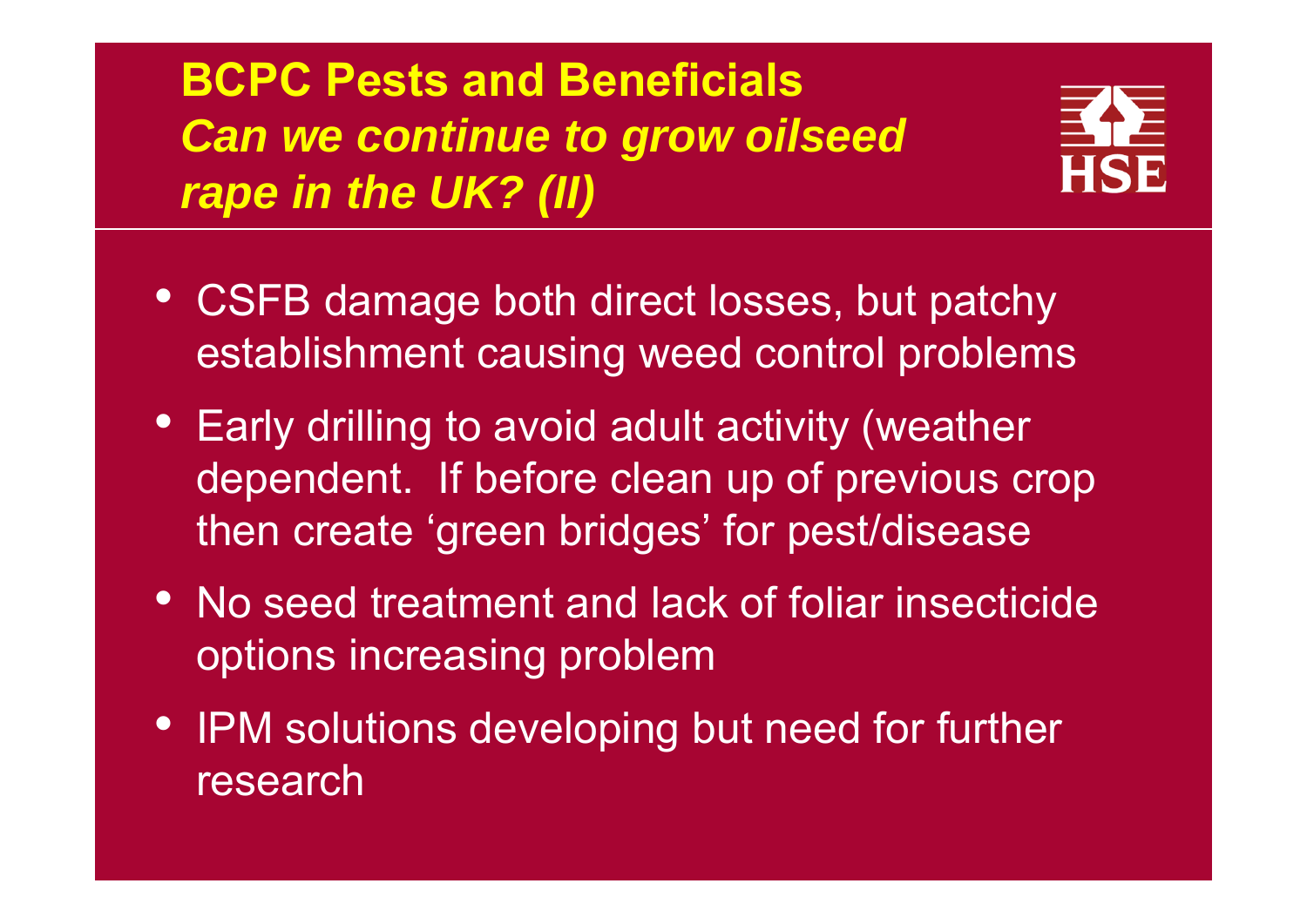### **BCPC Pests and Beneficials Second Review- Pyrethroid use and future IPM (I)**



- $\bullet$ Achieving sustainable pest control – learning *from pyrethroid story and implications for IPM future*
- $\bullet$ Historical use of insecticides in the UK
- $\bullet$  Focus on pyrethroid in late 80's, usage increased substantially. Often for autumn BYDV and driven by low cost (insurance sprays)
- History of *Myzus persicae* resistance and other pest pyrethroid resistance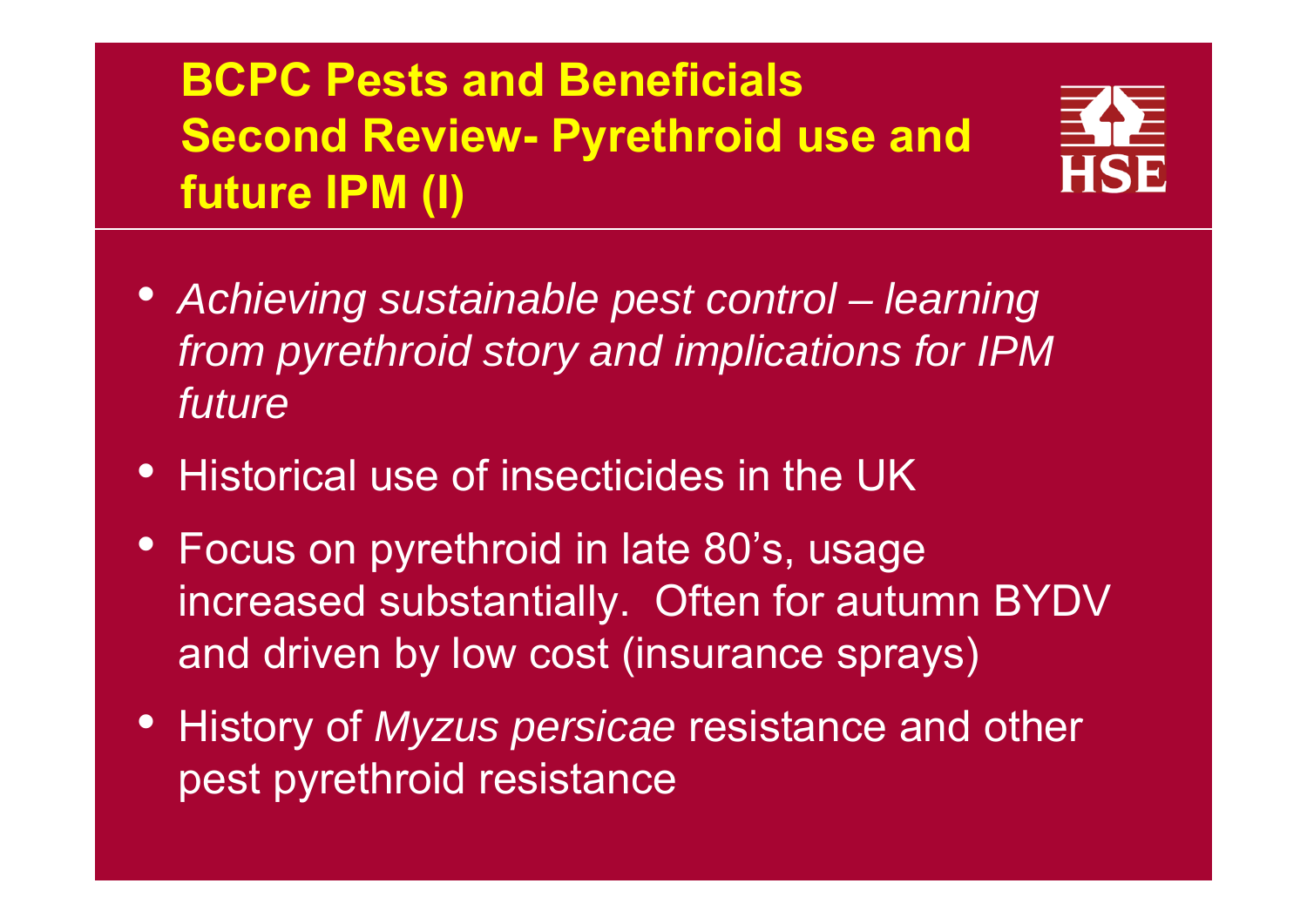### **BCPC Pests and BeneficialsSecond Review- Pyrethroid use and future IPM (II)**



- Monitoring adopted but time consuming
- Thresholds growers conservative; need updating
- IPM Challenges in horticulture
	- –Demanding quality standards
	- –Uniform produce requirements
	- –Rotation, breeding, physical barriers
- Biopesticides
	- –No residues, short re-entry, short PHI
	- Optimising effectiveness challenging